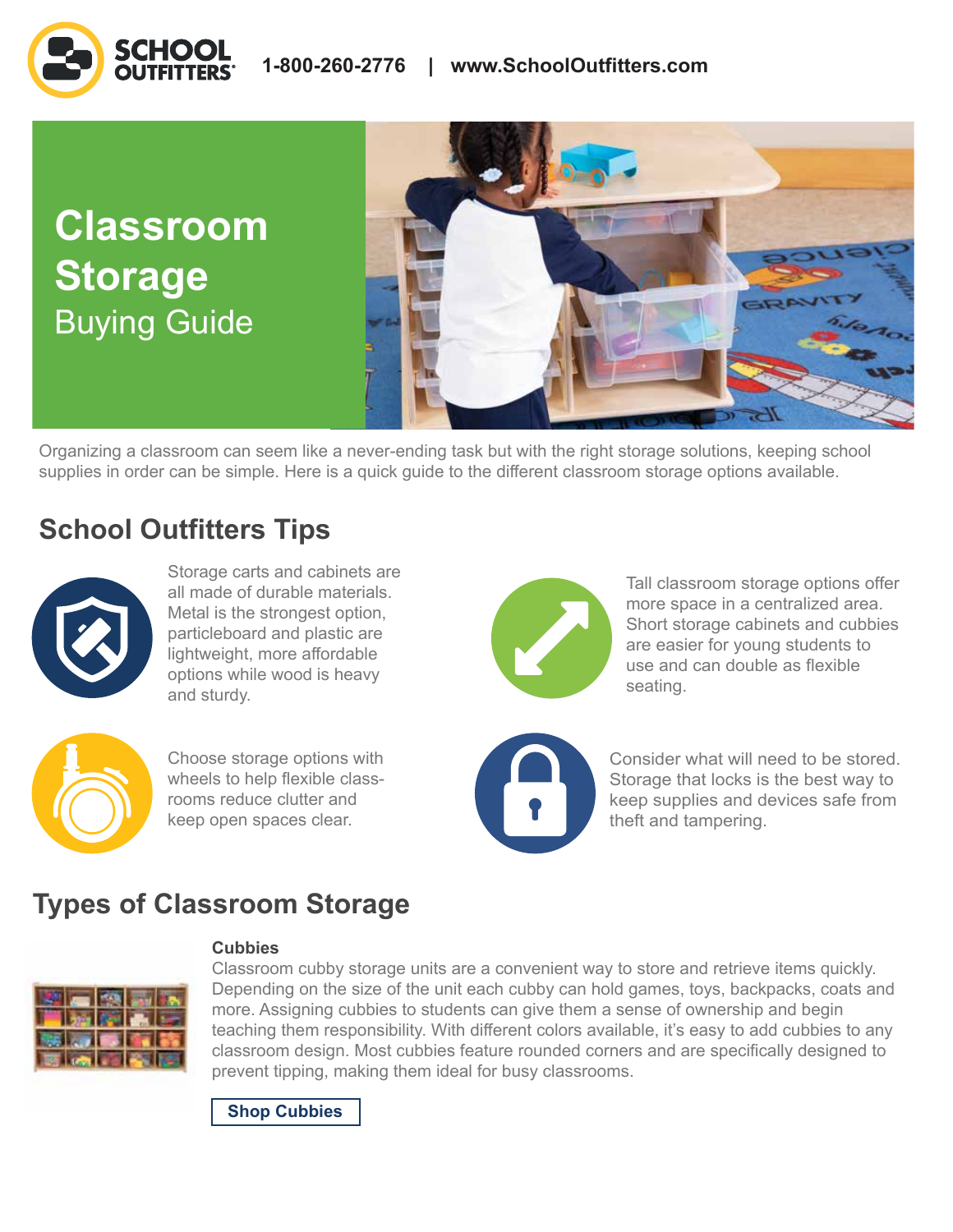

### **Classroom Book Storage**

Organizing a classroom library can be simple with the right pieces of furniture to help. Some educators make use of [seating with book slots,](https://www.schooloutfitters.com/catalog/product_family_info/pfam_id/PFAM11835?sc_cid=BuyingGuide_ClassromStorage_ProductLinks_SeatingWithBookSlots) which are convenient and comfortable. Book browsers and book display stands are low to the ground and hold plenty of books so that students can easily pick their next read. Book shelves and towers are tall enough to offer tons of books to students. Designed with rounded corners, durable materials and stable bases these book storage solutions are ideal for K-12 classrooms.

**[Shop Classroom Book Storage](https://www.schooloutfitters.com/catalog/default/cPath/CAT3355_CAT4461_CAT4463?sc_cid=BuyingGuide_ClassromStorage_ProductLinks_ShopClassroomBookStorage)** 

#### **Classroom Storage Shelves**



Shelves are the simplest way to organize a classroom. Useful not only for books, shelving units can hold toys, games, tools and more. Standard bookcases are ideal for storing lots of items, but shelves are also available in round and even folding units that can add a stylish touch to your classroom décor. Different heights can make it easier for students to browse or keep them from reaching fragile or valuable items. Optional cabinet doors for the topmost shelves can further protect students from potentially dangerous supplies without taking up more space.

## **[Shop Classroom Storage Shelves](https://www.schooloutfitters.com/catalog/default/cPath/CAT3355_CAT4461_CAT4465?sc_cid=BuyingGuide_ClassromStorage_ProductLinks_ShopClassroomStorageShelves)**



Totes are extremely helpful to organizing a classroom. With a wide selection of sizes, shapes and colors, tote trays can hold just about anything. Organized storage of markers, paper, toys and more is simple with just a few classroom storage bins. These bins can be stored on shelves, on teacher rolling carts, in cabinets or even [built into tables.](https://www.schooloutfitters.com/catalog/product_info?pfam_id=PFAM67516&products_id=PRO77773&envmkt=Img2?sc_cid=BuyingGuide_ClassromStorage_ProductLinks_BuiltIntoTables) Clear trays make it easy to quickly find exactly what you need, while colorful trays are fun and make labels pop. Utilizing tote tray storage is an affordable way to maintain classroom organization.

# **[Shop Tote Tray Storage](https://www.schooloutfitters.com/catalog/default/cPath/CAT9_CAT636?page=viewall&view=grid?sc_cid=BuyingGuide_ClassromStorage_ProductLinks_ShopToteTrayStorage)**



### **Laptop Storage**

**Tote Tray Storage** 

Safe storage is important to extending the life of laptops, Chromebooks and tablets being used by students. Laptop storage carts offer security with locking doors while charging the devices inside. Other options offer students classroom iPad and cell phone storage that keeps devices charged during lessons or study sessions, reducing distractions in classrooms and libraries. Laptop and device storage carts and trolleys also allow IT teams to conveniently monitor devices while troubleshooting or repairing them.

# **[Shop Laptop Storage](https://www.schooloutfitters.com/catalog/default/cPath/CAT3355_CAT3617?sc_cid=BuyingGuide_ClassromStorage_ProductLinks_ShopLaptopStorage)**



### **Mobile Book Carts**

While they do make for excellent bookshelves, mobile book carts are much more versatile than their name suggests. Ideal for toys, construction paper and totes, these rolling storage carts can hold and organize almost anything. There are a variety of styles available from carts with tops that can hold additional supplies to ventilated carts perfect for transporting electronics. Typically made of metal or wood, these highly durable carts are designed to roll smoothly throughout schools on a daily basis, withstanding the wear and tear of supporting busy libraries and classrooms.

**[Shop Mobile Book Carts](https://www.schooloutfitters.com/catalog/default/cPath/CAT3500_CAT4471_CAT4472?sc_cid=BuyingGuide_ClassromStorage_ProductLinks_ShopMobileBookCarts)**